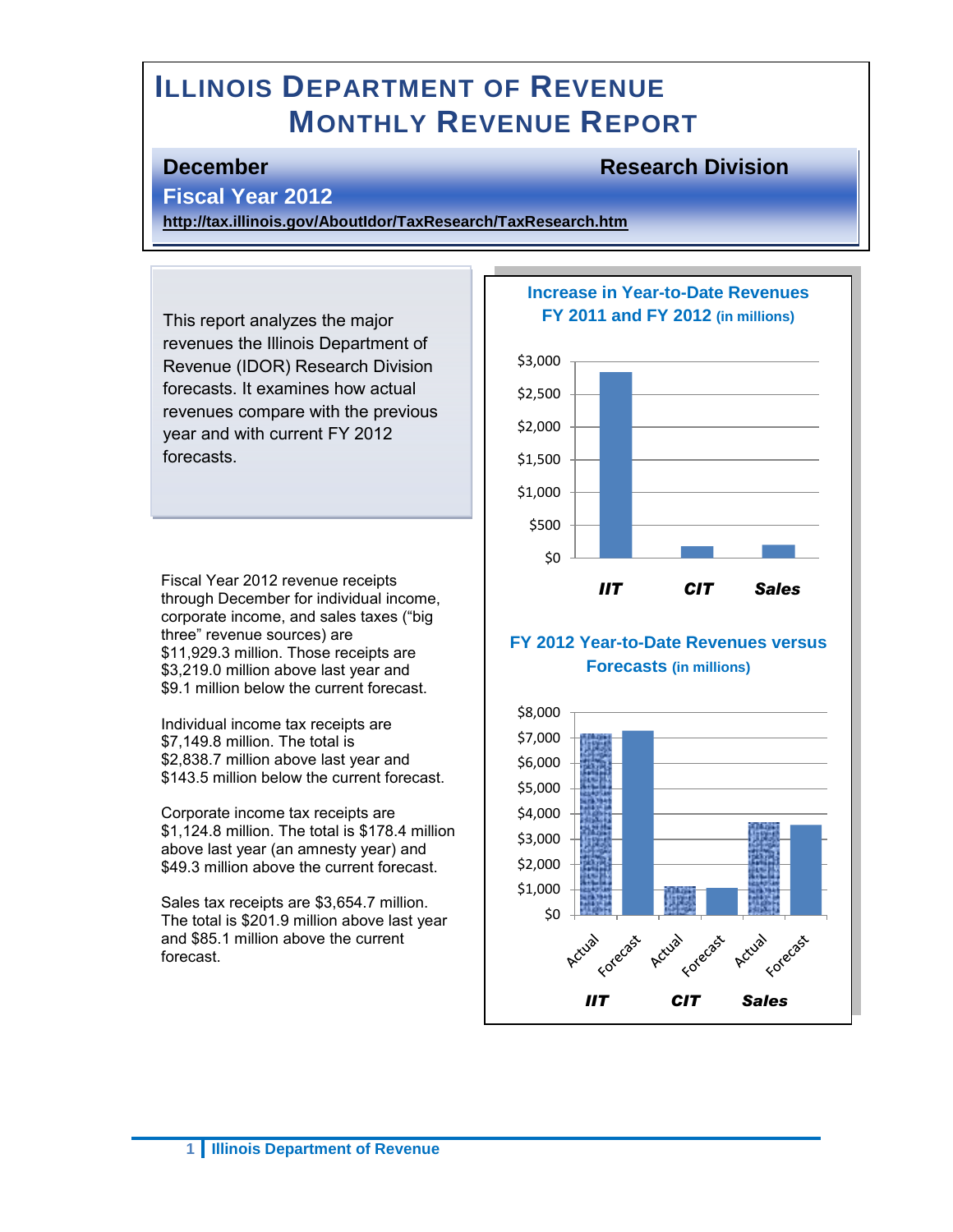# **FEATURE**

Monitoring tax receipts is a tricky business, and the first six months of FY 2012 show why.

Individual Income Tax (IIT) receipts in the first half of FY 2012 are up 65.8 percent over the first half of FY 2011 (\$4,311.1 million in FY 2011 to \$7,149.8 million in FY 2012), largely because of the tax rate increase that took effect last year.

In making our forecast, Department of Revenue economists considered the effects of the tax rate increase and recognized that the Tax Amnesty increased receipts in the first half of FY 2011 and has reduced receipts since.

However receipts fell \$143.3 million (2.0 percent) short of the \$7,293.3 million forecast for the first half of FY 2011. While in many fields 98 percent accuracy would be commendable, when applied to Illinois' \$16.5 billion base, a 2 percent shortfall is a \$330 million hole.

IIT receipts had been relatively on track for the year, so we looked for an explanation. We started by examining withholding income tax deposits that employers make throughout the month and which account for more than 80 percent of IIT receipts. Because the New Year's holiday closes most businesses for three working days at the end of the year, there is always the possibility that money can be shifted from one year into the next.

The withholding deposits for the first two business days of 2012 (see table below) in terms of the number of documents and the amount of deposits were up significantly over 2011. Clearly some payments that should have been received in 2011 were not received until 2012.

| Withholding Data: January 3rd |                  |                       | Withholding Data: January 3rd & 4th |                  |                       |
|-------------------------------|------------------|-----------------------|-------------------------------------|------------------|-----------------------|
|                               | <b>Documents</b> | Revenue (in millions) |                                     | <b>Documents</b> | Revenue (in millions) |
| January 2011                  | 7,763            | \$30.2                | January 2011                        | 14.493           | \$50.1                |
| January 2012                  | 12.272           | \$109.2               | January 2012                        | 29.786           | \$205.5               |
| Percent change                | 58.1%            | 261.6%                | Percent change                      | 105.5%           | 310.2%                |
| Absolute change               | 4.509            | \$79.0                | Absolute change                     | 15.293           | \$155.4               |

The non-withholding side of IIT consists of quarterly estimated payments made by taxpayers along with the final payments that they make when they file their returns in April. Non-withholding payments so far in FY 2012 are 10.8 percent below our forecast. However, the second estimated payment of FY 2012 is not due until January and although some individuals make their January payment in December, we will get a more complete picture after we average December and January estimated payments next month.

At this point it appears that the precipitous drop in withholding income tax receipts in December was a timing issue related to the holidays, and we feel that our annual forecast is valid and requires no revision.

# **TECHNICAL NOTE**

The sum of individual tax components may not equal the total due to rounding.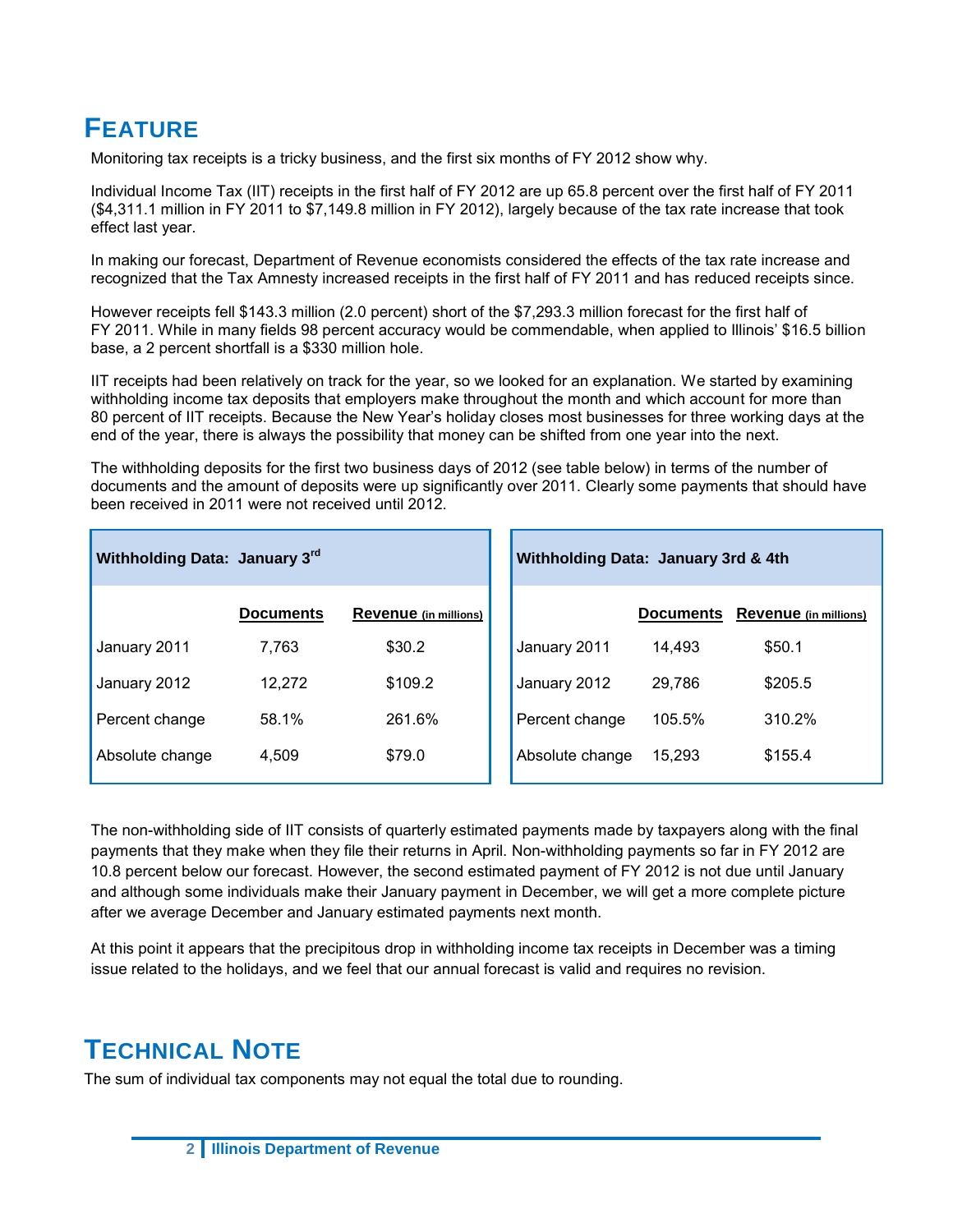# **Individual Income Tax (IIT)**

IIT receipts are performing below our forecast in the first six months of FY 2012. Most of this shortfall occurred in December. As discussed in this month's feature, one factor makes "actual" versus "forecast" comparison appear more negative than it actually is. That factor relates to the timing of payments and processing due to the holidays.

**Withholding receipts:** December's receipts were 5.0 percent (\$61.4 million) below our forecast, much of

| <b>Note: FY2011</b><br>Year-to-Date (\$ millions)<br>includes amnesty-related payments |                 |               |              |  |
|----------------------------------------------------------------------------------------|-----------------|---------------|--------------|--|
| <b>Actual</b>                                                                          | <b>Forecast</b> | \$ Difference | % Difference |  |
| \$7,149.8                                                                              | \$7,293.3       | $-$143.5$     | $-2.0%$      |  |
| FY 2011                                                                                | FY 2012         | \$ Difference | % Difference |  |
| \$4,311.1                                                                              | \$7,149.8       | \$2,838.7     | 65.8%        |  |

which can be explained by a significant amount of withholding payments processed and deposited in January. There is a 2.2 percent decrease in the number of withholding forms received in December compared with last year. We estimate that these forms, processed and deposited in January, represent between \$79.0 and \$155.4 million. As a result, we feel comfortable concluding that the withholding shortfall in December is due to processing lags brought about by the holidays and not an indication of a weakening economy.

**Non-withholding receipts:** December non-withholdings were 29.3 percent (\$39.7 million) below our forecast. Our data shows that the number of estimated payment documents received in December decreased with respect to the prior fiscal year, although the other hand the average payment per document increased. The average payment per document increases even more when we consider documents received in the first week of January. This .<br>suggests that taxpayers with higher tax liability this fiscal year are waiting until closer to the due date (January 17<sup>th</sup>, 2012) to make their estimated payments. We will be able to confirm or refute our hypothesis in our next monthly report, when we will examine December and January combined non-withholding receipts.

| <b>Components Year-to-Date (\$ millions)</b><br>Note: FY2011 includes amnesty-related payments |           |                 |               |              |  |  |
|------------------------------------------------------------------------------------------------|-----------|-----------------|---------------|--------------|--|--|
|                                                                                                | Actual    | <b>Forecast</b> | \$ Difference | % Difference |  |  |
| Withholding                                                                                    | \$6,511.3 | \$6,577.4       | $-$ \$66.1    | $-1.0%$      |  |  |
| Estimated and final                                                                            | \$638.5   | \$715.9         | $-577.4$      | $-10.8%$     |  |  |
| <b>Total</b>                                                                                   | \$7,149.8 | \$7,293.3       | $-$143.5$     | $-2.0%$      |  |  |

*Payment totals match the Comptroller's receipts. Withholding and estimated and final payments are derived from IDOR collection data and in-transit fund data. Totals may not equal individual components due to rounding.*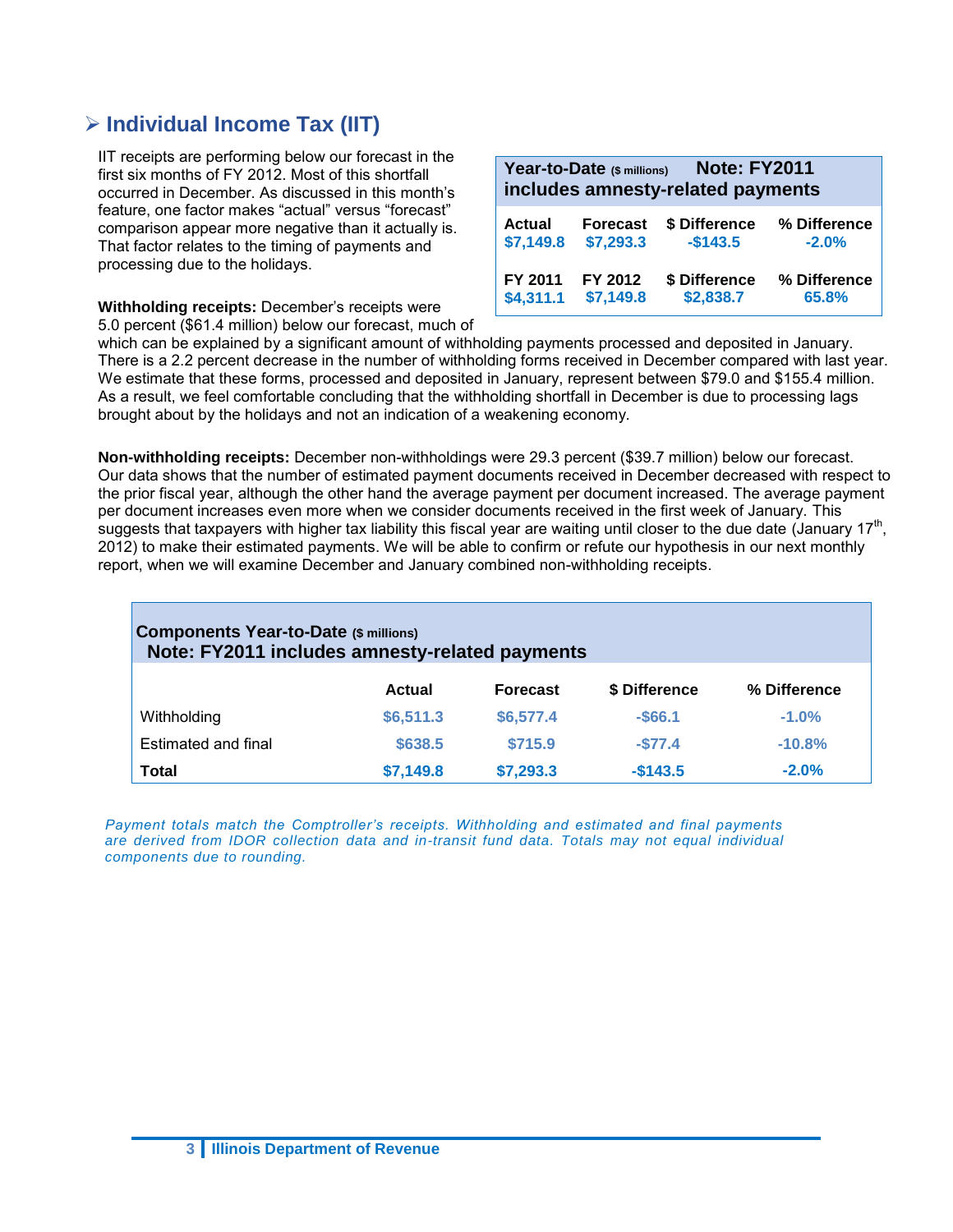# **Corporate Income Tax (CIT)**

Note that one-time amnesty-related payments totaling \$302.2 million were deposited across November (\$251.7 million), December (\$27.2 million), and January (\$23.3 million) of last year. The distorting impact on year-over-year comparisons is masked by the impact of the TY 2011 tax increase.

December is a significant month for CIT receipts as calendar year-end filers made their last estimated payment for the tax year. December receipts are

| Year-to-Date comparison (\$ millions)<br>Note: FY2011 includes amnesty-related payments |                 |               |              |  |  |
|-----------------------------------------------------------------------------------------|-----------------|---------------|--------------|--|--|
| <b>Actual</b>                                                                           | <b>Forecast</b> | \$ Difference | % Difference |  |  |
| \$1,124.8                                                                               | \$1,075.5       | \$49.3        | 4.6%         |  |  |
| FY 2011                                                                                 | FY 2012         | \$ Difference | % Difference |  |  |
| \$946.4                                                                                 | \$1,124.8       | \$178.4       | 18.9%        |  |  |

\$35.8 million above forecast, yielding a year-to-date situation where we are almost \$50 million above forecast.

In developing our monthly revenue forecasts we assumed that the preponderance of the impact of bonus depreciation and net operating loss suspension would be appear in final payments or refunds. We assumed that the combination of a rate change along with these base changes would make it difficult for firms to determine the impact on their bottom line prior to beginning to compile their TY 2011 tax return. It could be that we are seeing some firms making adjustments to their estimated payments rather than waiting until March. However, this is purely speculative. We must wait until we receive the TY 2011 tax return before we can shed more light on actual taxpayer behavior.

## **≻ Sales Tax**

One-time amnesty-related payments totaling \$163.9 million were deposited across November (\$122.5 million), December (\$36.0 million), and January (\$5.4 million) of last year. Comparisons that exclude FY 2011's amnesty-related payments are a better indicator of changes in actual taxable spending, since they are not skewed by one-time special payments.

The component table below shows that year-todate growth in FY 2012, excluding FY 2011's amnesty related payments, was 10.8 percent. For **Year-to-Date comparison (\$ millions) Note: FY2011 includes amnesty-related payments**

| Actual    | <b>Forecast</b> | \$ Difference | % Difference |
|-----------|-----------------|---------------|--------------|
| \$3,654.7 | \$3,569.7       | \$85.1        | 2.4%         |
| FY 2011   | FY 2012         | \$ Difference | % Difference |
| \$3,452.8 | \$3,654.7       | \$201.9       | 5.8%         |

the month of December alone, receipts increased just 0.8 percent—if we include amnesty-related payments in December FY 2011's total. If we exclude FY 2011's amnesty-related payments, however, state sales/use tax receipts increased 7.0 percent in December FY 2012.

| Year-to-Date comparison (\$ millions)<br>Note: FY2011 excludes amnesty-related |                                                     |           |         |       |  |  |  |
|--------------------------------------------------------------------------------|-----------------------------------------------------|-----------|---------|-------|--|--|--|
|                                                                                | FY 2011<br>FY 2012<br>\$ Difference<br>% Difference |           |         |       |  |  |  |
| <b>Vehicles</b>                                                                | \$449.8                                             | \$473.8   | \$24.0  | 5.3%  |  |  |  |
| Motor fuel*                                                                    | \$335.9                                             | \$418.6   | \$82.6  | 24.6% |  |  |  |
| All else                                                                       | \$2,508.7                                           | \$2.762.4 | \$253.7 | 10.1% |  |  |  |
| \$360.3<br>\$3,654.7<br>10.9%<br>\$3,294.4<br><b>Total</b>                     |                                                     |           |         |       |  |  |  |
| *Estimated, IDOR does not have actual data on sales tax from Motor Fuel.       |                                                     |           |         |       |  |  |  |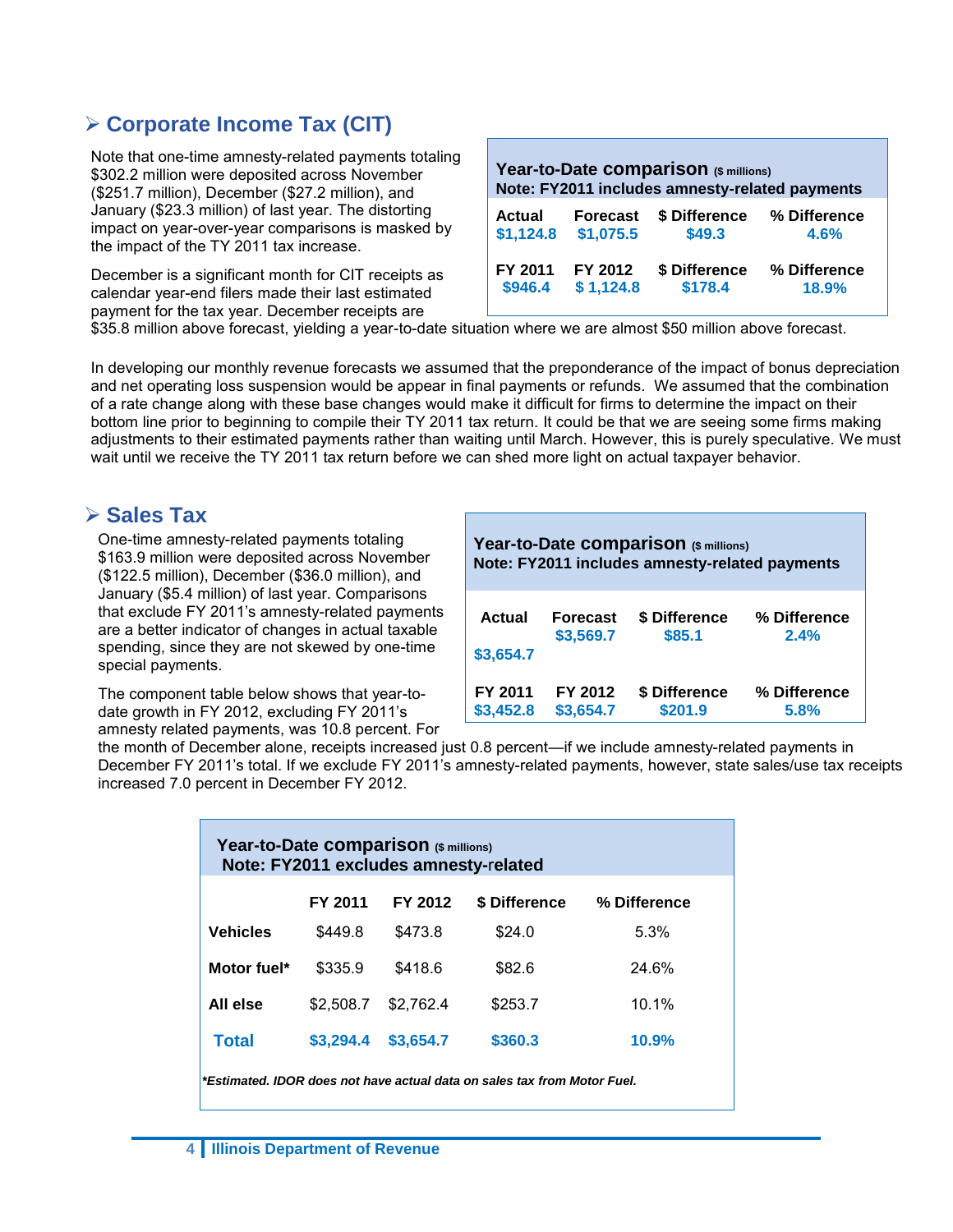## **Sales Tax (continued)**

We expect growth to continue but at lower rates as we move through the second half of FY 2012. The personal savings rate will be one indicator to watch. It's been about 3.5 percent over the last three months, which is lower than at any point since 2007. Consumers appear to be saving less to help support consumption. Motor fuel prices will be another indicator to watch. Forecasts over the last few months put motor fuel prices in the second half of FY 2012 at levels close to what they were in the second half of FY 2011, meaning the strong growth in this component observed over the recent past should fade away. Even though the market paid little attention to the Iranian government's recent threats to obstruct shipping in the Strait of Hormuz, oil prices did jump following the European Union's prospective agreement to ban Iranian oil imports. Additional provocations, sanctions, or an escalation of hostilities could put additional upward pressure on oil prices.

For anyone looking for the receipt impact of December's holiday shopping, you will have to wait until the January report. Due to tax return filing schedules, there is generally a one month lag between when a sale occurs and when the Illinois Department of Revenue receives the tax from that particular sale. Hence, sales that occurred in December will affect January receipts. It's also worth noting that gift cards aren't taxed until they are redeemed. This has the effect of spreading some of November and December's holiday shopping impact all the way into February receipts. Preliminary data from the International Council of Shopping Centers and Goldman Sachs show that gift card purchases accounted for 18 percent of holiday shopping in 2011.

# **Cigarette Taxes**

December cigarette tax receipts were below forecast by \$10.3 million. However, a significantly higher than average amount of receipts (\$5.6 million) was in transit between December and January. After taking this into consideration, we still anticipate ending the fiscal year at or around forecast.

| Year-to-Date (\$ millions) | *Includes general revenue funds |                            |                             |                         |  |
|----------------------------|---------------------------------|----------------------------|-----------------------------|-------------------------|--|
| All Funds*                 | Actual<br>\$256.9               | <b>Forecast</b><br>\$267.2 | \$ Difference<br>$-$ \$10.3 | % Difference<br>$-3.8%$ |  |
| General Revenue Fund       | \$177.0                         | \$177.5                    | $-$ \$0.5                   | $-0.3%$                 |  |
| All Funds*                 | FY 2011<br>\$280.2              | FY 2012<br>\$256.9         | \$ Difference<br>- \$23.3   | % Difference<br>$-8.3%$ |  |
| General Revenue Fund       | \$177.0                         | \$177.0                    | $-$ \$0.1                   | $0.0\%$                 |  |

# **Tobacco Products Tax**

#### *Long Term Care Fund*

The Tobacco Products Tax continues to outperform forecast. Receipts for the month totaled \$2.3 million, exceeding forecast by 17 percent.

| Year-to-Date (\$ millions) |                 |               |              |  |  |
|----------------------------|-----------------|---------------|--------------|--|--|
| Actual                     | <b>Forecast</b> | \$ Difference | % Difference |  |  |
| \$14.9                     | \$12.0          | \$2.9         | 24.2%        |  |  |
| FY 2011                    | FY 2012         | \$ Difference | % Difference |  |  |
| \$13.9                     | \$14.9          | \$1.1         | 7.6%         |  |  |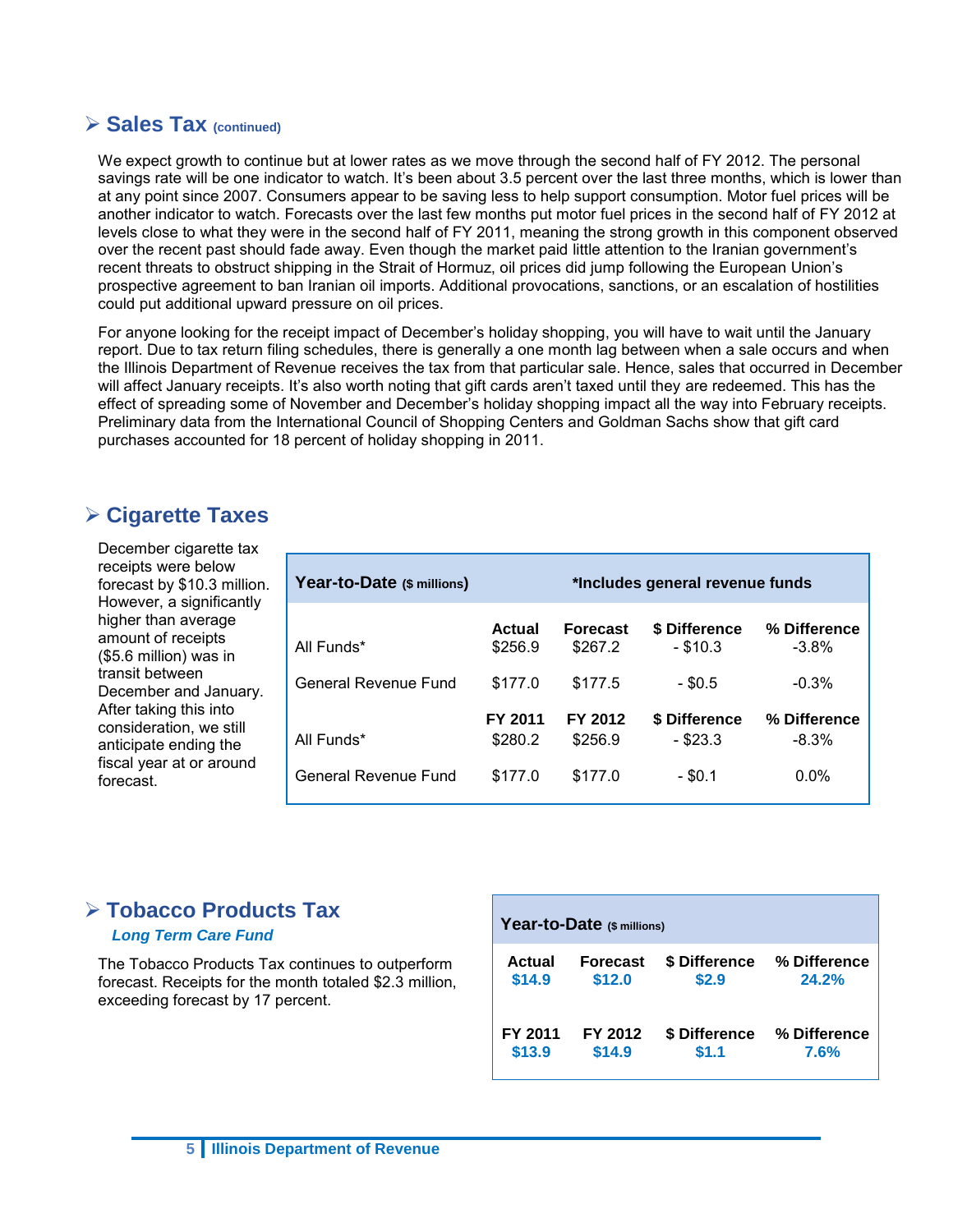# **Liquor Tax**

Liquor tax receipts for the first six months of FY 2012 were very close to the year-to-date forecast, posting modest growth over the same period in FY 2011.

| Year-to-Date (\$ millions) |                    | *Includes general revenue funds |                        |                      |  |  |
|----------------------------|--------------------|---------------------------------|------------------------|----------------------|--|--|
| All Funds*                 | Actual<br>\$143.0  | <b>Forecast</b><br>\$141.1      | \$ Difference<br>\$1.9 | % Difference<br>1.3% |  |  |
| General Revenue Fund       | \$84.2             | \$84.1                          | \$0.1                  | $0.1\%$              |  |  |
| All Funds*                 | FY 2011<br>\$139.1 | FY 2012<br>\$143.0              | \$ Difference<br>\$3.9 | % Difference<br>2.8% |  |  |
| General Revenue Fund       | \$81.7             | \$84.2                          | \$2.5                  | $3.1\%$              |  |  |

# **Hotel Operator's Occupation Tax (HOOT)**

Through the first half of FY 2012 the Hotel Operator's Occupancy Tax is coming in 2.5 percent above forecast.

| Year-to-Date (\$ millions) | *Includes general revenue funds |                            |                         |                       |  |
|----------------------------|---------------------------------|----------------------------|-------------------------|-----------------------|--|
| All Funds*                 | Actual<br>\$128.6               | <b>Forecast</b><br>\$125.4 | \$ Difference<br>\$3.1  | % Difference<br>2.5%  |  |
| General Revenue Fund       | \$20.2                          | \$20.0                     | \$0.2                   | 0.8%                  |  |
| All Funds*                 | FY 2011<br>\$116.6              | FY 2012<br>\$128.6         | \$ Difference<br>\$12.0 | % Difference<br>10.3% |  |
| General Revenue Fund       | \$15.1                          | \$20.2                     | \$5.0                   | 33.4%                 |  |

# **Estate Tax**

The Estate Tax was reinstated in January 2011 and we started to receive associated revenue in November.

During the twelve months the tax was repealed, the state continued to receive payments, which were primarily from "installment" payments (the estate tax can be paid in installments up to ten years). During this twelve month period, the number of monthly payments averaged 31 and monthly receipts averaged \$1.8 million.

During the last two months, the number of monthly

**Year-to-Date (\$ millions) Actual Forecast \$ Difference % Difference \$81.5 \$51.3 \$30.2 58.9% FY 2011 FY 2012 \$ Difference % Difference \$112.6 \$81.5 -\$31.1 -27.6%**

payments received has averaged 93 and monthly receipts have averaged \$37.4 million. Most of the payments received in November and December are "full" payments as opposed to the "installment" payments that were made while the tax was repealed.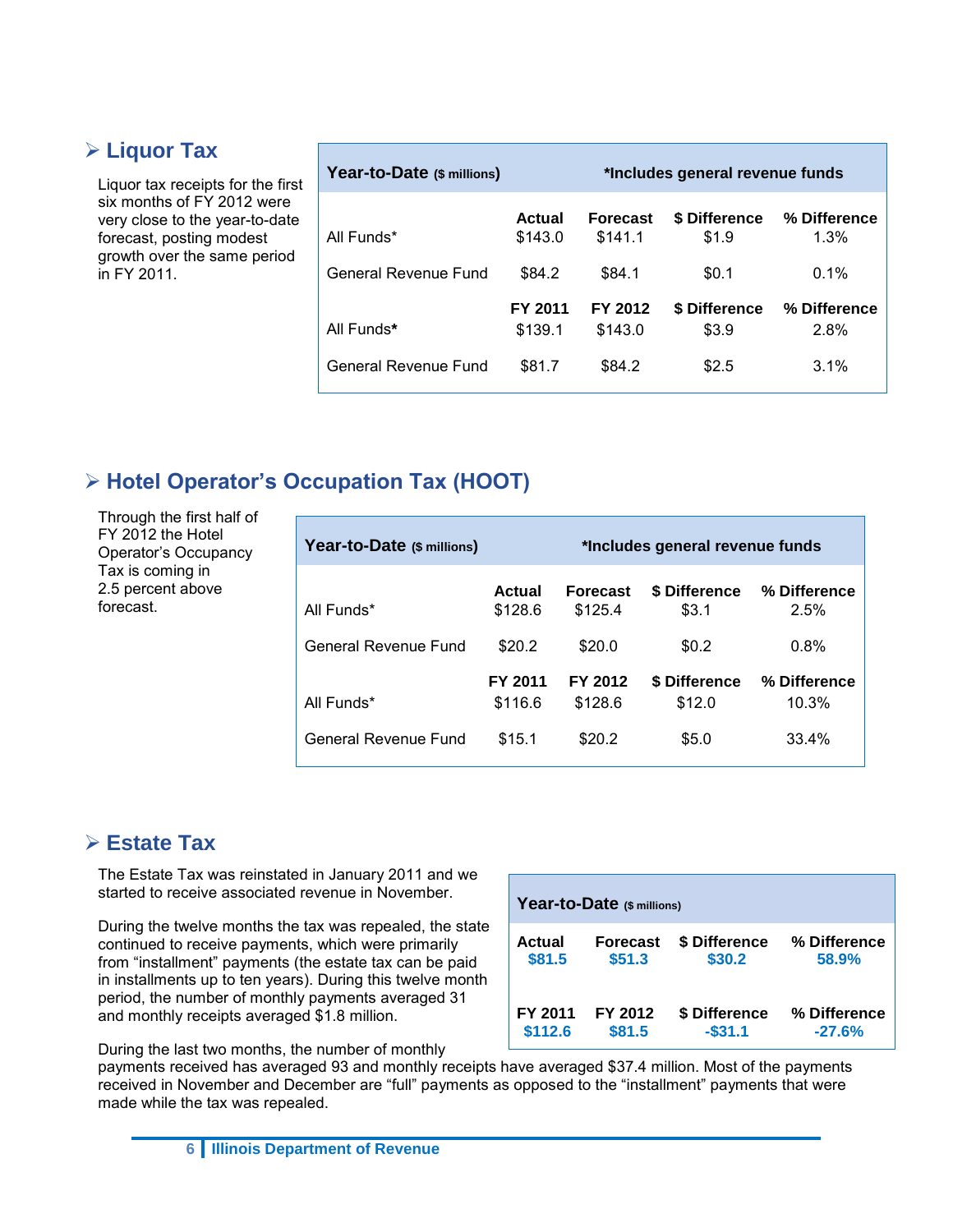# **Motor Fuel Taxes**

Halfway through FY 2012, receipts are on forecast for each Motor Fuel Tax component.

| Year-to-Date (\$ millions)<br><b>IFTA</b> |                 |               |              |  |  |
|-------------------------------------------|-----------------|---------------|--------------|--|--|
| <b>Actual</b>                             | <b>Forecast</b> | \$ Difference | % Difference |  |  |
| \$41.0                                    | \$41.0          | \$0           | 0.1%         |  |  |
| FY 2011                                   | FY 2012         | \$ Difference | % Difference |  |  |
| \$39.8                                    | \$41.0          | \$1.2         | 3.0%         |  |  |

| <b>Regular MFT</b><br>Year-to-Date (\$ millions) |                 |               |              |  |  |
|--------------------------------------------------|-----------------|---------------|--------------|--|--|
| <b>Actual</b>                                    | <b>Forecast</b> | \$ Difference | % Difference |  |  |
| \$583.4                                          | \$583.5         | $-$0.1$       | 0.0%         |  |  |
| FY 2011                                          | FY 2012         | \$ Difference | % Difference |  |  |
| \$595.9                                          | \$583.4         | $-$12.5$      | $-2.1%$      |  |  |

| UST<br>Year-to-Date (\$ millions) |                 |               |              |  |  |  |  |  |  |  |
|-----------------------------------|-----------------|---------------|--------------|--|--|--|--|--|--|--|
| Actual                            | <b>Forecast</b> | \$ Difference | % Difference |  |  |  |  |  |  |  |
| \$35.0                            | \$35.4          | $-$0.4$       | $-1.0%$      |  |  |  |  |  |  |  |
| FY 2011                           | FY 2012         | \$ Difference | % Difference |  |  |  |  |  |  |  |
| \$36.4                            | \$35.0          | $-$1.4$       | $-3.8%$      |  |  |  |  |  |  |  |

# **Public Utilities Taxes**

#### **Telecommunications:**

Halfway through FY 2012, receipts are coming in at forecast. FY 2012 receipts are below FY 2011 due to lower payments relating to the cessation of taxing wireless data services and increased use in credits carried over from FY 2011.

**Electricity:** Through the first half of FY 2012, receipts are running 1.9 percent below forecast and 2.3 percent less than last year. This is consistent with electricity sales data provided by the Energy Information

#### **Year-to-Date (\$ millions)**

| Telecommunications<br>Electricity | Actual<br>\$255.6<br>\$206.3 | <b>Forecast</b><br>\$255.0<br>\$210.2 | \$ Difference<br>\$0.7<br>$-$ \$4.0 | % Difference<br>0.3%<br>$-1.9%$ |
|-----------------------------------|------------------------------|---------------------------------------|-------------------------------------|---------------------------------|
| Natural gas                       | \$41.4                       | \$45.3                                | $-$ \$3.8                           | $-8.5\%$                        |
|                                   | \$503.3                      | \$510.5                               | $-$7.2$                             | $-1.4%$                         |
|                                   | FY 2011                      | FY 2012                               | \$ Difference                       | % Difference                    |
|                                   |                              |                                       |                                     |                                 |
| Telecommunications*               | \$289.2                      | \$255.6                               | -\$33.6                             | $-11.6%$                        |
| Electricity                       | \$211.2                      | \$206.3                               | $-$ \$4.9                           | $-2.3%$                         |
| Natural gas                       | \$40.0                       | \$41.4                                | \$1.4                               | 3.5%                            |

Administration (EIA) that indicates Illinois retail sales of electricity for the months July through September are 2.0 percent less than last year for the same period.

**Natural gas:** Through the first half of the FY 2012, year-to-date FY 2012 revenues are coming in \$3.8 million below forecast.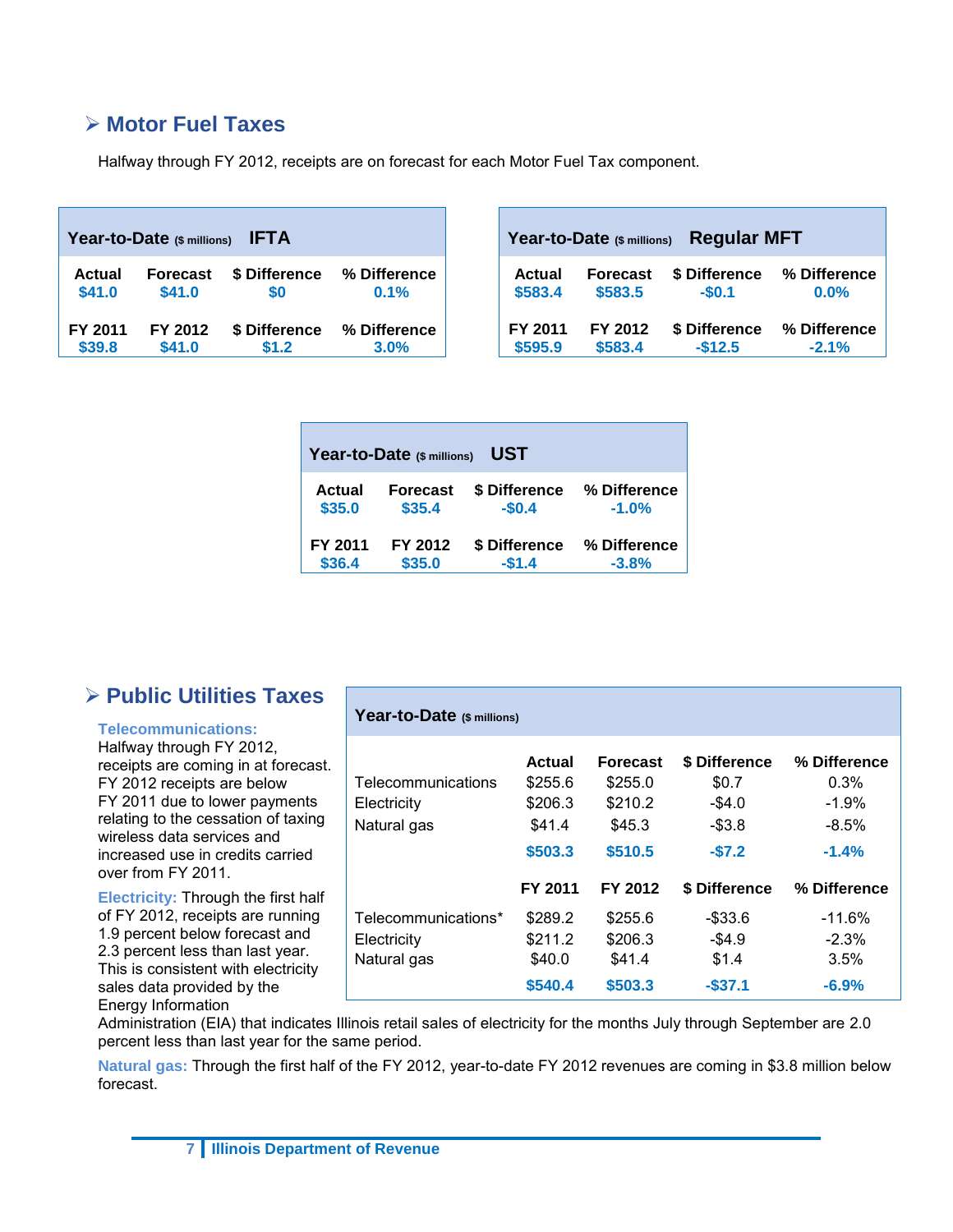# **Real Estate Transfer Tax (RETT)**

Receipts continue to perform slightly above forecast. According to the November Illinois Association of Realtors (IAR) report the number of homes sold was 14.2 percent greater while the median price was 11.4 percent less for the same period.

# **Lottery**

#### *Common School Fund (CSF) Transfers*

At the end of December lottery transfers to the Common School Fund were -0.3 percent below the statutorily required transfer level. As of the end of December no money has been reserved for transfer to the capital projects fund at the end of the fiscal year.

On December 24, 2011 the lottery received word that the U.S. Department of Justice issued a ruling that will allow the state's internet lottery pilot program to move

| Year-to-Date (\$ millions) |                 |               |              |  |  |  |  |  |  |
|----------------------------|-----------------|---------------|--------------|--|--|--|--|--|--|
| Actual                     | <b>Forecast</b> | \$ Difference | % Difference |  |  |  |  |  |  |
| \$21.2                     | \$20.2          | \$0.9         | 4.7%         |  |  |  |  |  |  |
| FY 2011                    | FY 2012         | \$ Difference | % Difference |  |  |  |  |  |  |
| \$18.4                     | \$21.2          | \$2.8         | 15.1%        |  |  |  |  |  |  |

| Year-to-Date (\$ millions) |                 |               |              |  |  |  |  |  |  |  |
|----------------------------|-----------------|---------------|--------------|--|--|--|--|--|--|--|
| Actual                     | <b>Forecast</b> | \$ Difference | % Difference |  |  |  |  |  |  |  |
| \$300.0                    | \$300.8         | $-$0.8$       | $-0.3%$      |  |  |  |  |  |  |  |
| FY 2011                    | FY 2012         | \$ Difference | % Difference |  |  |  |  |  |  |  |
| \$297.0                    | \$300.0         | \$3.0         | 1.0%         |  |  |  |  |  |  |  |

forward. Under the pilot program, the state will sell certain traditional lotto style tickets over the internet. Additional state revenue from internet lottery was contemplated in lottery private manager Northstar's business plan and is expected to help fund the current capital program.

Players continue to favor (61 percent) instant tickets over traditional on-line lotto games. Ticket sales for the first six months were comprised 61 percent of instant tickets and 39 percent online lotto style games. Total sales increased \$125.6 million (11.4 percent) fiscal year to date. Instant sales increased \$132.3 million (21.4 percent) while online ticket sales declined -\$6.7 million (-1.4 percent) fiscal year to date.

# **Riverboat Gaming**

## *Education Assistance Fund and General Revenue Fund Transfers*

Adjusted Gross Receipt (AGR) increased in December compared to last year at five of the nine original riverboat casinos. AGR increased 18.3 percent at Rock Island, 10.9 percent at East St. Louis, 7.2 percent at East Peoria, 6.6 percent at Joliet - Harrah's and 2.3 percent at Metropolis. The new River's Casino in Des Plaines experienced a 3.0 percent increase in AGR compared with November.

| Year-to-Date (\$ millions) |                 |               |              |  |  |  |  |  |  |  |
|----------------------------|-----------------|---------------|--------------|--|--|--|--|--|--|--|
| <b>Actual</b>              | <b>Forecast</b> | \$ Difference | % Difference |  |  |  |  |  |  |  |
| \$279.9                    | 279.9           | \$0.0         | $0.0\%$      |  |  |  |  |  |  |  |
| FY 2011                    | FY 2012         | \$ Difference | % Difference |  |  |  |  |  |  |  |
| \$187.5                    | \$279.9         | \$92.4        | 49.3%        |  |  |  |  |  |  |  |

Although Joliet – Harrah's AGR increased, Joliet –

Hollywood AGR declined - 7.3 percent. The net effect is an AGR decline of - 0.4 percent between the two Joliet casinos. AGR fell by 12.2 percent and 5.8 percent at Elgin and Aurora respectively. The declines represent gambling diluted by the new Rivers Casino. Alton AGR was essentially flat for the month, declining just -0.2 percent.

| Illinois Department of Revenue, Research Division             |                           |                                                                                          |  |  |  |  |  |  |
|---------------------------------------------------------------|---------------------------|------------------------------------------------------------------------------------------|--|--|--|--|--|--|
| Director of Research Natalie Davila                           | <b>Research Analysts:</b> | <b>Andy Chupick</b><br>Phil Manheim<br>Tom Regan<br><b>Hector Vielma</b><br>Hans Zigmund |  |  |  |  |  |  |
| http://tax.illinois.gov/AboutIdor/TaxResearch/TaxResearch.htm |                           |                                                                                          |  |  |  |  |  |  |